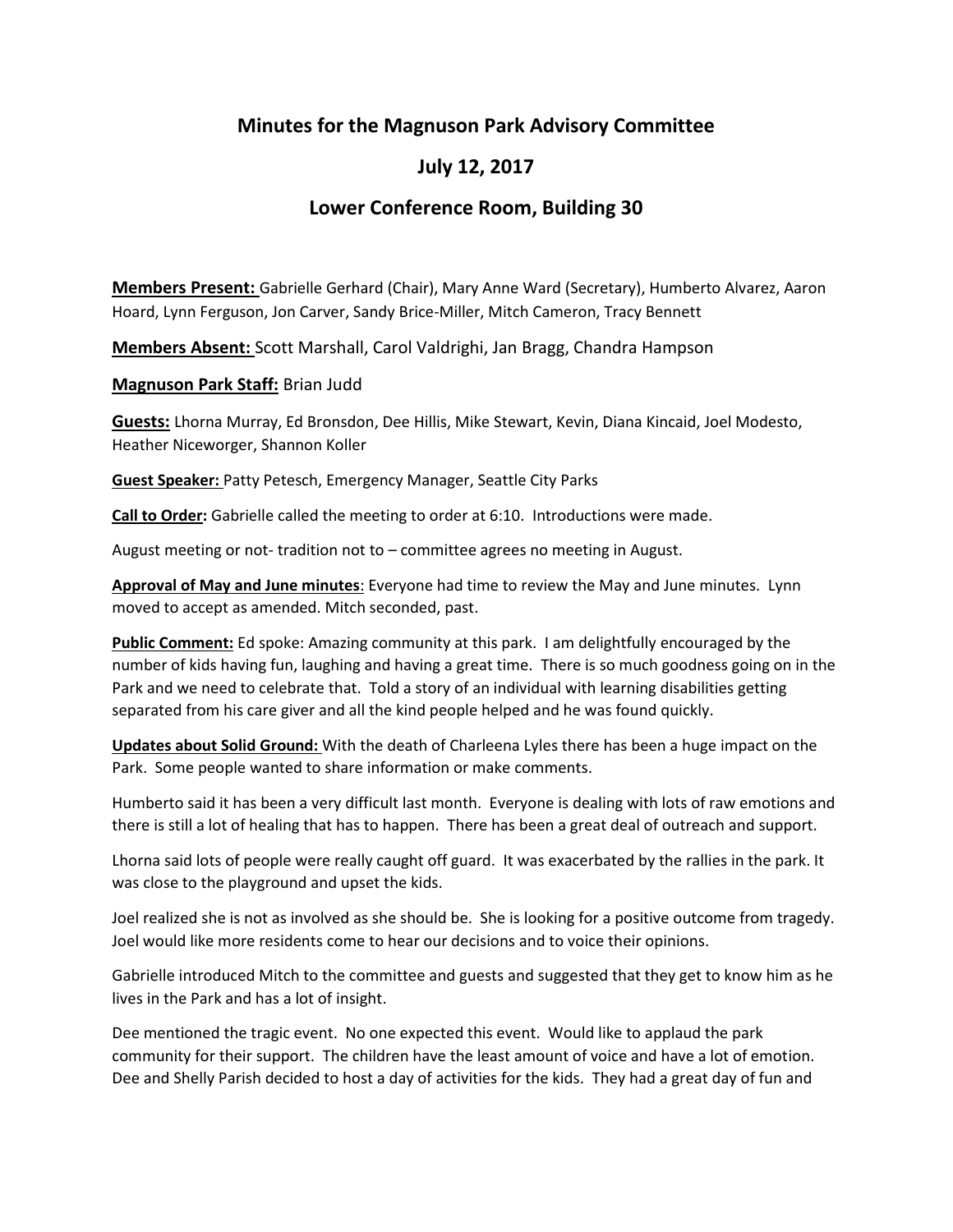were able to enjoy just being kids. Dee has just hired 2 weekend staff – one a licensed Counselor, to engage with the kids and parents.

Humberto said this event took on a life of its own. Humberto formed a group to help deal with intrusive media, media wranglers. They had 24 hour staff for the  $1<sup>st</sup>$  week. They tried to protect the residents from the media.

Lynn thanked Dee for putting on more weekend staff. Lynn has felt that is was needed. Humberto asks that Lynn take that need to funders as they have asked and been refused.

Lhorna thinks it is important to think about more staff, programming and security at the Community Center. They have met with Rob Johnson to help find matching funding.

Ed's Rotary Club (Sunrise Rotary) hosted a block party here in the Park. They had 350 people…200 last year. Their members are getting to see the kids grow up because they come every year. Housing is not so transient here.

Diana has been involved at the Community Center and she asks that the community come to one of their meetings. Kevin commented that it is great to have the kids involved in other things in the Park like Sail Sand Point.

Sandy teaches art and wondered if there is art at the community center. Lhorna said they would love that. Sandy will suggest grant money for funding.

**Update about the Community Center:** Lynn gave Community Center update on Carol's behalf. Update financial – There are 6,000 sq. ft. of unused space within the building. They need to do a feasibility study and are working on that. It should be ready the end of July. The feasibility study was done by the private company. The CC had a \$60,000 grant to pay for it. One million has been given by King County. Won't be allocated until the City approves which they can't do until they have the feasibility study.

They are trying to get 2 million from the state. It has passed in the House but stalled at the Senate. It is the Republics who are holding things up. They are hoping to get money from the City additionally. All of this is for the physical space but there is no funding for staff.

Brian indicated that the staff are park employees but the instructors come from ARC.

Swim lessons have been opened up at View Ridge for a couple of weeks in August to accommodate Park kids.

**Guest Speaker:** Patty Petesch – Emergency Manager of the Park Dept.

Patty works preparing for smaller emergencies and the Big earthquake. She works in coordination with other divisions of Parks. The Park Dept. is a major land owner in the City. All elevated bridges will collapse in a severe earthquake. How will supplies get to other parts of the city without helicopters? The helicopters are under the supervision of the Fire Dept. They will be used to deliver aid after the first days. The golf courses will be used for cemeteries if there is major death. Community preparedness, mitigation and recovery are all part of her work. Magnuson is a very important piece but we will encourage people out of the park not to gather here. It will have to be housing for military, debris will be stored here, triage will happen on site. This will be a first responder base camp. Magnuson will be a secure area as soon as possible.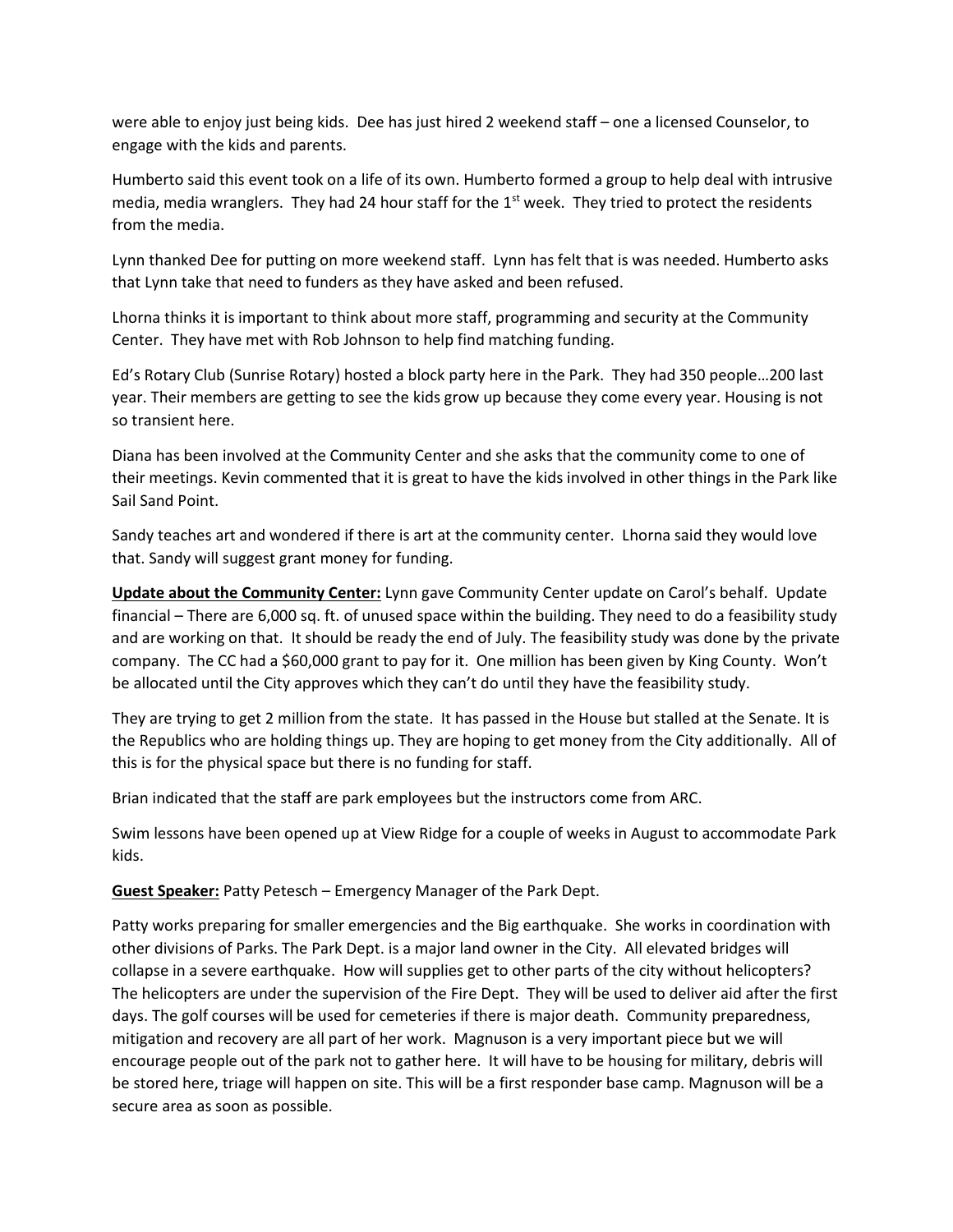Her suggestions are: gather your people, have evacuation plans with more than one option. The city won't be serving people for 7-10 days. They will not have any care immediately.

We can't re-enter our buildings until they are inspected. Shelters are not  $1<sup>st</sup>$  priority.

Sandy asked if there is a plan for stage one, etc. Patty said that plan is being written and mapping done by the middle of next year.

Patty said they will not talk about what they will use specific spaces for due to security.

If you have children in your program you will need to house children outside. We all need to buy tents.

If you are housed in a building that is still standing you may stay. Meadow Brook is the nearest sheltering site.

Us draft a Northshore emergency plan and share with Patty. If we are housing kids after 2-3 they will work with us to establish a reconnection center.

Patty will send us a template to develop an emergency plan for our business. We need to know who is working, be prepared to have drinking water and feed yourself and kids for 7-10 days. Develop and out of area contact. Radios might work to get to a HUB. Smaller parks will be HUB centers.

If you text as soon as the tower is back in service the texts will go. The Tower will hold the texts until it is restored. This is much more effective than trying to call.

July 29 Big Drill for each of the communication HUBS. Each HUB will run the various scenarios of different emergencies. Where there is an established neighborhood there will be HUB. Closest HUB is at Victory Garden, Lake City in Fred Meyer upper parking lot. Children's Hospital at Center for Spiritual Living will be putting in a HUB. Another consideration maybe in the small park by the Ronald MacDonald House.

Tracy has hired a professional planner for emergencies and is willing to share the templates etc. Tracy said he helped them focus on the right things. Goals for who does what, where to store water and food.

Patty recommend that they take Incident Command course. You can take it through FEMA.

**Director's Report:** Brian reported there are great things going on in the Park. Brian discussed the Navy's work for remediation. (Near 65<sup>th</sup> entrance, Northshore). They do not expect to find anything. After they finished the radium clean up based on use of the Park they decided to do this additional work. Results should be out by fall.

Brian mentioned that the food trucks are now in the Park. They are working together to find best locations. Locations are on calendar. They have signed a one year contract as a test. The food trucks will be in the locations for 2 hours.

Where is the best place to get information about what is happening in the Park? There is no one site. There is a Magnuson Park Calendar so we should send Brian information to add.